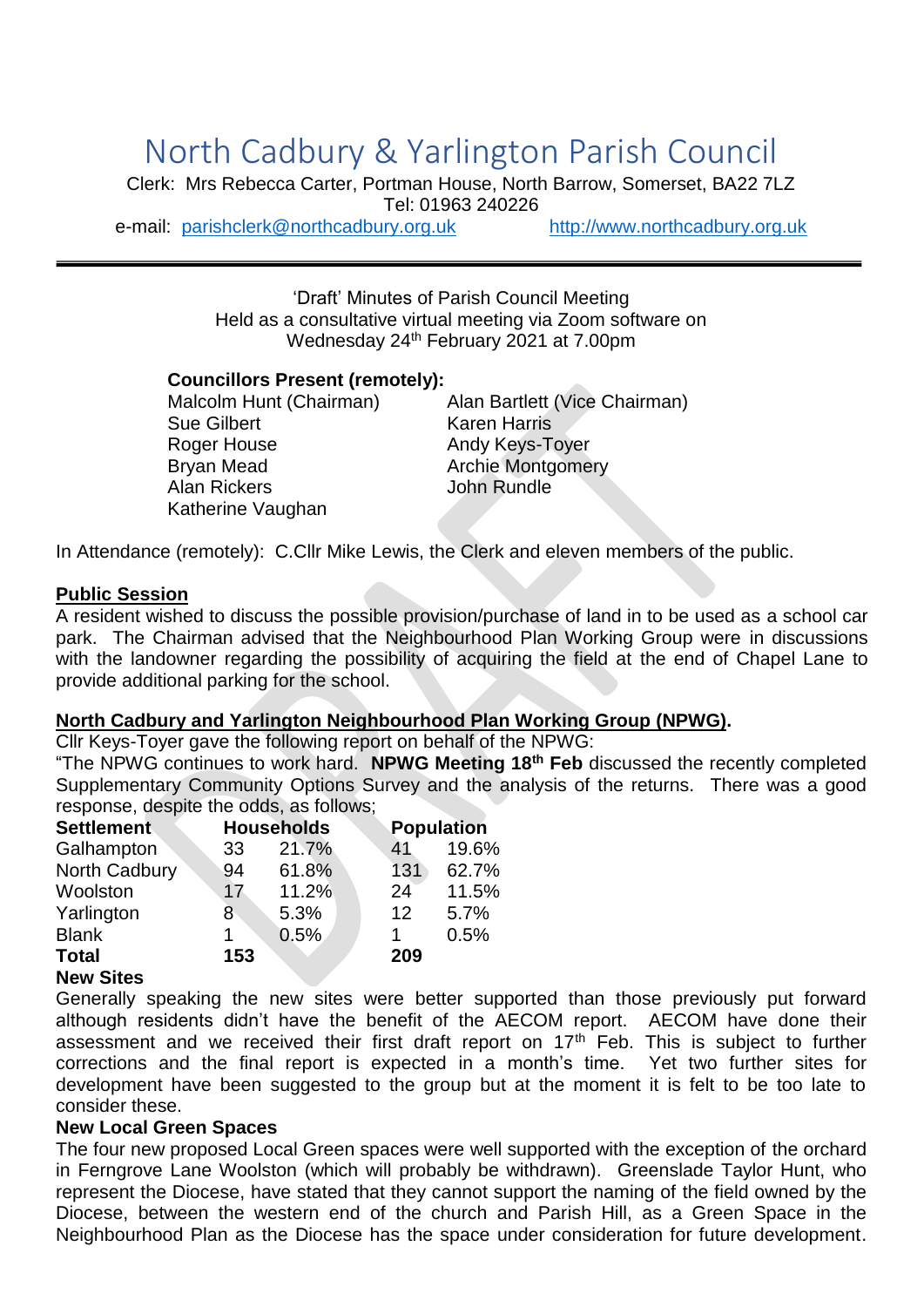The Parochial Church Council (PCC) informed the PC that the graveyard could be at full capacity in five to six years time and the field would be required for a graveyard extension. As it is the statutory duty of the PC to ensure that sufficient land is available for burials, the Clerk agreed to confirm the responsibilities of the PC and write to the PCC to ascertain its plans for a graveyard extension.

The WG had put out a request for local knowledge on natural habitat and wildlife sites that may not necessarily be found on any formal register. Therefore, if any residents had knowledge of veteran trees, hedgerows or wildlife habitats, please could they photograph and submit them for evidence?

#### **Communication**

We plan to publish an "update and what's next" to residents ASAP but are conscious of the danger of putting out information which we may have to correct later.

#### **SSDC Meeting 23rd Feb.**

There will be a further meeting with SSDC Strategic Planning Officers on 23<sup>rd</sup> Feb. and we look forward to it being as productive as the last one.

In the meantime, work goes on writing the draft Neighbourhood Plan."

#### **Reports from County and District Councillors.**

District and County Councillors may give short verbal reports on matters affecting the Parish.

C.Cllr Lewis reported that last week Robert Jenrick, Secretary of State for Housing, Communities and Local Government, announced that he had deferred county council elections until 2022. The elections in May 2022 would create a shadow authority to run until May 2023 at which time unitary authority elections would be held to coincide with town and parish council elections. The deferral of the election was requested so that the Minister could launch the formal consultation on the unitary case for Somerset on what shape, if any, the unitary authority should take in Somerset. There were two bids; 'One Somerset', put forward by Somerset County Council (SCC) that covers all of the districts and county council. The second bid, put forward by the district council is to split the county in two, west and east, creating two unitary authorities and to have an overarching Adults and Children Services to cover the whole of Somerset. The consultation will take place until 19th April 2021, at which time he was hopeful that a decision would be put forward as to what shape the future of local government will be in Somerset. He did not believe that it would affect town and parish councils in terms of current work in the future, however, there may be some additional responsibilities if requested. The decision would be announced on June 21<sup>st</sup>.

C.Cllr Lewis reported that SCC tax element would increase by 1.99% from April 2021 with an additional 3% for Adult and Children Services. He also reported that the A303 dualling was agreed by the Minister, however, Queen Camel PC had called an extraordinary PC meeting to put forward reasoning to have a judicial review of the Minister's proposal for the A303 dualling.

#### **21/09. Apologies for Absence and to consider the reasons given.**

Council to receive apologies for absence and, if appropriate, to resolve to approve the reasons given.

**RESOLVED**: D.Cllrs Hobhouse and Messenger tendered their apologies.

#### **21/10. Declarations of Interest.**

Members to declare any interests they may have in agenda items that accord with the requirements of the Local Authority (Model Code of Conduct) Order LO9-12 May 2018. (NB this does not preclude any later declarations). **RESOLVED**: None received.

#### **21/11. Minutes.**

To approve the Minutes of the Virtual PC Meeting held on Wednesday 27<sup>th</sup> January 2021. **RESOLVED**: The minutes were approved as a true record and would be duly signed.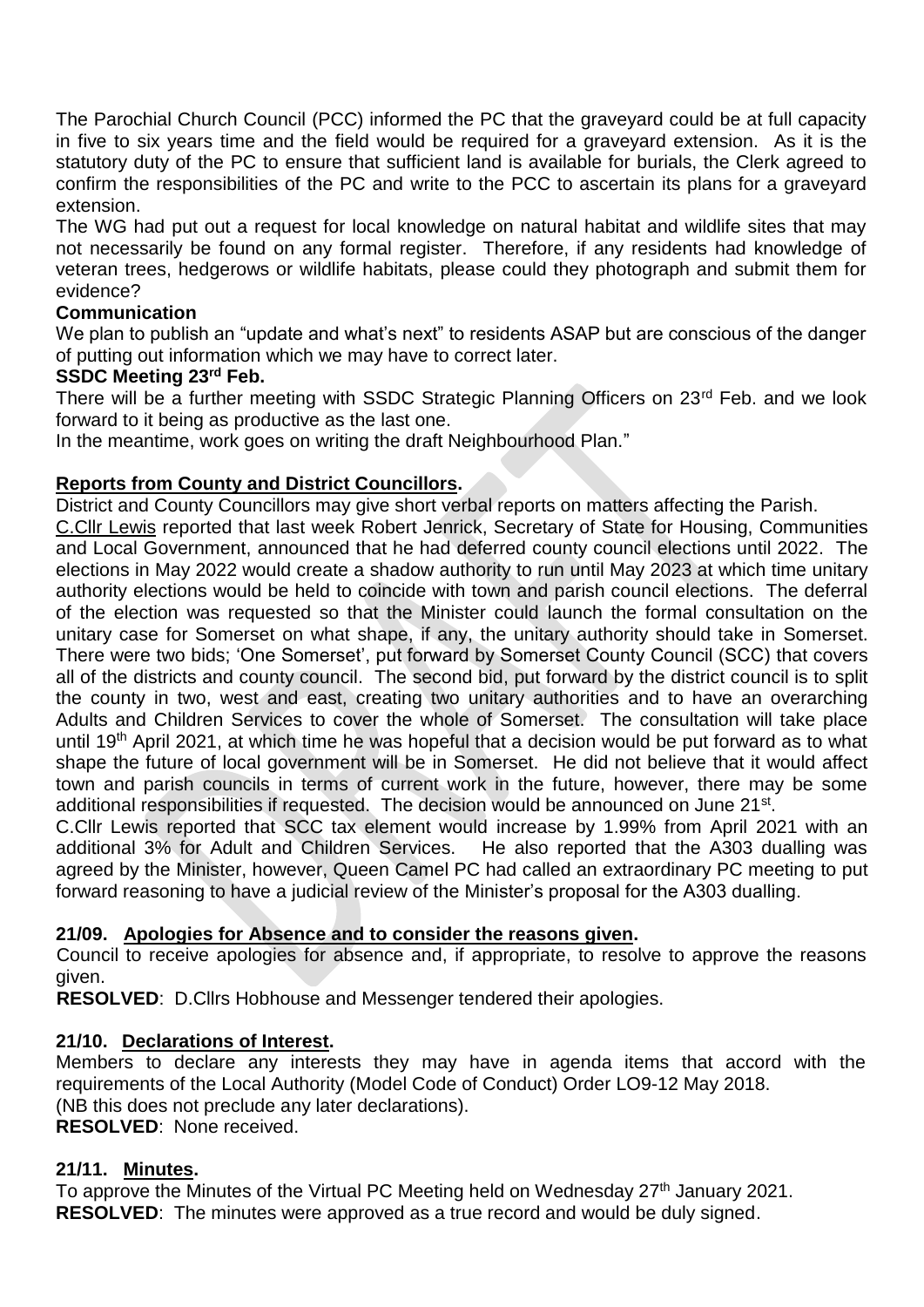# **21/12. Planning.**

- a. Applications received.
- PC to consider applications for recommendation to SSDC:

i. **PA 20/03470/OUT**. Outline application with all matters reserved for the erection of up to three dwellings on land to the rear of Arkle House, Cary Road, North Cadbury.

The PC considered the above application at its virtual meeting on 24th February 2021. The Agent, Mr Adrian Smith, Collier Reading Architects was present and gave a brief outline of the application. He stated that at the time of submitting the outline application they were not aware of the emerging Neighbourhood Plan otherwise they would have put the site forward during the call for sites.

Councillors commented that the Design and Access Statement is inaccurate as it states that 'South Somerset District Council (SSDC) are unable to demonstrate a five year supply of deliverable housing sites', whereas SSDC can now demonstrate that there is approx. six years supply.

One of the main concerns of the PC and residents is access and egress to the site. The entrance is very narrow and also serves as a Public Right of Way. During school term time cars park along Cary Road, which makes access to properties along Cary Road very challenging; the additional vehicle movements generated from three dwellings would further exacerbate the issue.

Concerns were also expressed that the direction of the footpath on the plans was inaccurate. The Agent advised that the plans were indicative only and correct procedure would be followed to apply for a footpath diversion order if necessary.

Councillors agreed that the proposal for three dwellings on this site was not viable, however, they were not opposed to the principle of development; one dwelling would provide an average size garden and may be considered more acceptable.

**RESOLVED**: The PC agreed unanimously to recommend that the application be **REFUSED**.

b. SSDC Decisions.

i. **PA 20/02946/HOU & 20/02947/LBC**. Internal alterations including replacement staircase, removal of 20th century partitions & new openings, construction of a single storey boot room to side of The Grange, Cary Road, North Cadbury – **APPROVED**.

## **21/13. Highways and Footpaths Report.**

PC Representatives to provide progress reports.

**RESOLVED**: Cllrs Rundle and Vaughan presented their reports, which can be found at Attachments 1 and 2.

C.Cllr Lewis advised that John Nicholson, Assistant Highway Service Officer, had been seconded to assist with the Covid-19 vaccination roll out, which is why Parish and Town Councils were experiencing a lack of response from SCC Highways. Councillors agreed that this did not help to maintain the highways and address major issues; Corkscrew Lane may have to be closed as the road had collapsed on both sides. Many of the parish's lanes were deteriorating and suffering from flooding.

Cllr Vaughan reported that Eve Wynn, Rights of Way Officer had been assigned a wider area to manage, therefore, she may not be able to respond as quickly as before. Cllr Lewis reported that a number of RoW staff had also been seconded to assist with the vaccination roll out.

## **21/14. Finance.**

a. **Balance of the Councils Bank Account & Bank reconciliation**.

To report on Council's Bank Account.

**RESOLVED**: The Clerk previously circulated the PC Accounts which were received and approved.

b. **Accounts for payment**

To review and approve a schedule of items of expenditure: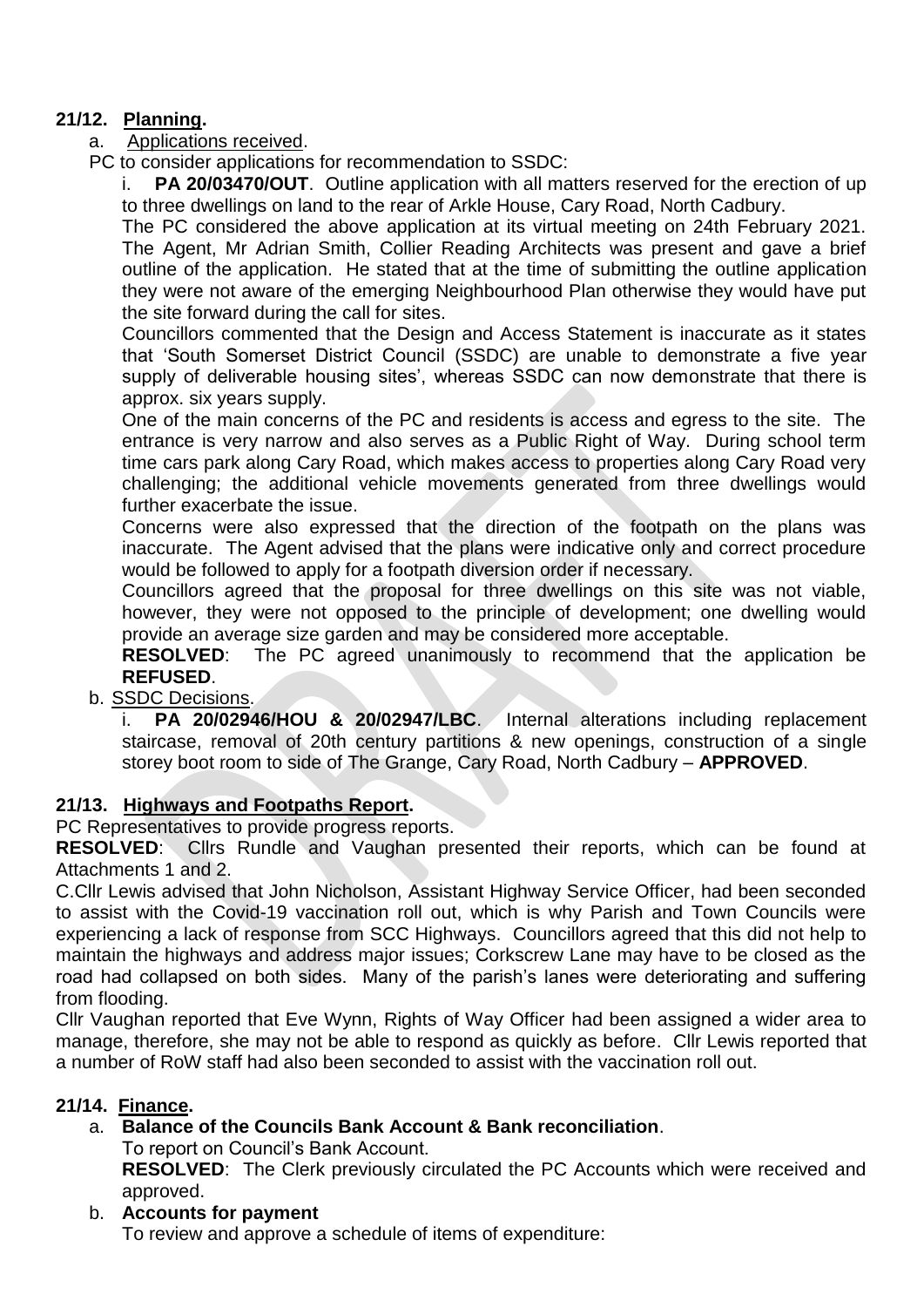| <b>Routine Grants Village Halls:</b>                         |         |
|--------------------------------------------------------------|---------|
| North Cadbury                                                | £150.00 |
| Galhampton                                                   | £100.00 |
| Yarlington                                                   | £50.00  |
| <b>Grant - South Somerset Community Accessible Transport</b> | £200.00 |
| Grant - South Somerset Citizen's Advice Bureau               | £150.00 |
| <b>RESOLVED:</b> Items of expenditure APPROVED unanimously.  |         |

# **21/15. Full Fibre to the Premises (FTTP) in North Cadbury.**

To discuss new voucher scheme available to residents via Wessex Internet (WI). General sales enquiries and registrations please call 0333 240 7997 or via the link on their website: <https://www.wessexinternet.com/iwantfullfibre/>

Mr R Rundle advised that WI were installing FTTP in Yarlington and had received approval to install FTTP in Galhampton, both under a government funded scheme. WI required an indication of interest from residents in North Cadbury and Woolston as such schemes were demand led. WI would need forty residents to register an interest, approx. 20% of households, in order for them to take the request forward for the voucher scheme funded by the government; there would be no commitment from residents to proceed. The current voucher scheme ends in April, however, it may continue after this date under a new scheme. Installation would be at no cost to the resident. Various packages were available depending on service requirements under an initial one year contract.

**RESOLVED**: To widely advertise the FTTP scheme.

#### **21/16. Local Government Reorganisation (LGR) – Next Steps.**

To consider which services provided by the PC could be improved upon (how, with what resources etc.) to be the focus for discussion at the next Local Rural Parish Alliance/Network meeting on 24<sup>th</sup> March 2021.

Following a full discussion it was considered that the LGR proposals were vague and lacked information. There was much to be resolved and parish and town councils required more detail. .

**RESOLVED**: Decisions would be made at a higher level, not at local government level, at which point more detail would be forthcoming. In the meantime, the PC would take a more proactive stance and endeavour to stay up to date.

#### **21/17. Items for Report and Future Business**

Please notify items to the Clerk at least 24hrs before the meeting.

- a. Cllr Keys-Toyer wished to thank Mr R Harding and Mr P Wells who recently purchased and replaced the broken glass in the North Cadbury telephone kiosk book exchange.
- b. Preparing for the Possibility of Return of Face to Face Meetings. The regulations that allow local authorities to hold meetings remotely apply to local authority meetings that are required to be held, or held, before 7 May 2021. This means that, without any further action from the government, all local authorities including local councils must return to face to face meetings from 7 May. NALC is working with a number of national bodies to press the government to extend these regulations beyond this date and will continue to stress the urgency and importance of this issue. However, at this time government has no plans to extend these regulations and so local councils have been advised that they should start preparing for the real possibility of face to face meetings from May.

**ACTION**: The Clerk agreed to carry out an assessment of the options and venues available in order to minimise any risk while effectively being able to conduct PC business.

Next meeting: to be held on Wednesday 24<sup>th</sup> March 2021, 7.00pm via Zoom.

There being no further business, the meeting closed at 9.05pm.